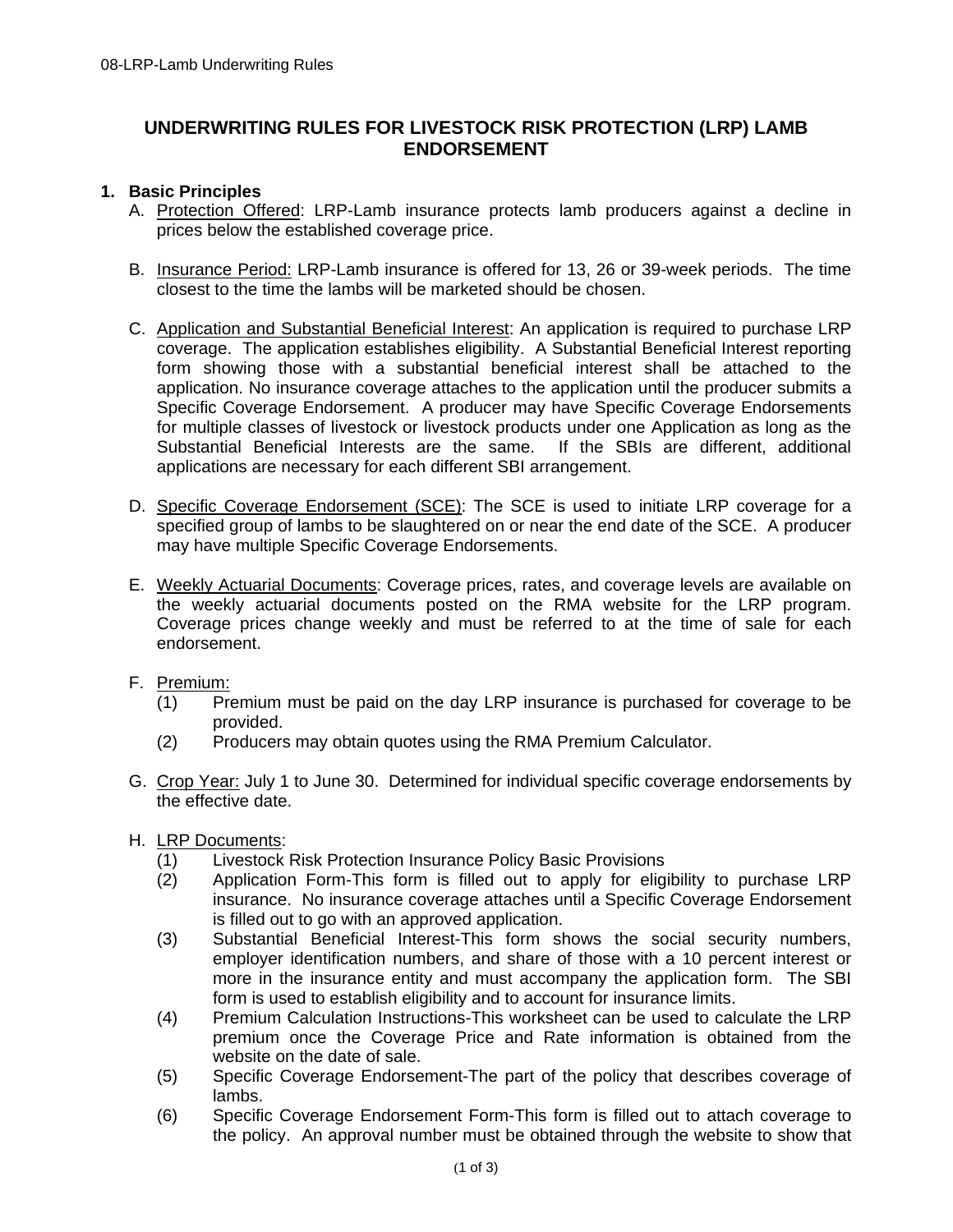underwriting capacity is available. Only approved agents and companies participating in the Livestock Price Reinsurance Agreement may obtain approval numbers.

- (7) Assignment of Indemnity Form-This form is used for assigning any indemnity to a third party.
- (8) Transfer of Right to Indemnity Form-This form is used if the lambs are sold prior to the end of insurance period to transfer any indemnity to the new owner (providing the new owner meets eligibility requirements).
- (9) Claim Form-If the actual ending value, as specified in the Specific Coverage Endorsement, is below the coverage price, this form must be completed and sent to the company within 60 days following the end date. An indemnity payment will be made within 60 days of receipt of the claim form.
- (10) Special Provisions-May be obtained from the RMA website (www.rma.usda.gov) and are part of the policy materials.
- I. Area: LRP-Lamb will be available in all counties in 27 states: Arizona, California, Colorado, Idaho, Indiana, Illinois, Iowa, Kansas, Michigan, Minnesota, Missouri, Montana, Nebraska, New Mexico, Nevada, North Dakota, Ohio, Oklahoma, Oregon, Pennsylvania, South Dakota, Texas, Utah, Virginia, West Virginia, Wisconsin, and Wyoming. At the time insurance attaches, the insured lambs must be physically located in a state where LRP-Lamb insurance is offered for sale. The insured lambs may subsequently be moved to any other state.
- J. Continuous Policy: If the policy is not cancelled in writing by June 30, the policy (but not any Specific Coverage Endorsements) will automatically renew. The policy may be cancelled at any time unless a Specific Coverage Endorsement is in effect.

#### **2. Limitations**

- A. Program Funding Limits: This pilot program was established in the Federal Crop Insurance Act with overall funding limitations. Coverage may not be available if underwriting capacity has been expended.
- B. Annual Policy Limits: The annual limitation of the number of head of lambs that may be covered during the crop year is 28,000 head. For the insured entity, the number of insured lambs will be totaled and may not be more than 28,000 head. The Substantial Beneficial Interest form will be used to determine the total head insured by any individual. For example: Smith Farms has 7,000 head insured under LRP. John Smith has a substantial beneficial interest in Smith Farms and has 90 percent interest (7,000 \* .90 = 6,300 head). John Smith also has lambs under his own name and wants to insure 1,000 head. The total lambs insured by John Smith are:  $6,300 + 1,000 = 7,300$  head which is below the crop year limit of 28,000 head.
- C. Endorsement Limits: A limitation of 7,000 head of lambs may be insured under any one Specific Coverage Endorsement.
- D. Daily Sales Limits: This pilot program has a daily limit for the total amount of premium sold for the sales period. Coverage may not be available if the Underwriting Capacity Manager computer system determined that the sales limit has been, or would be, exceeded.

#### **3. Coverage**

- A. Coverage Prices: The prices that can be insured by the producer. They change weekly and must be obtained from the RMA website. Premium rates correspond to the coverage prices.
- B. Coverage Levels: Calculated based on the chosen coverage price. Coverage levels will range from 80% to 95%.